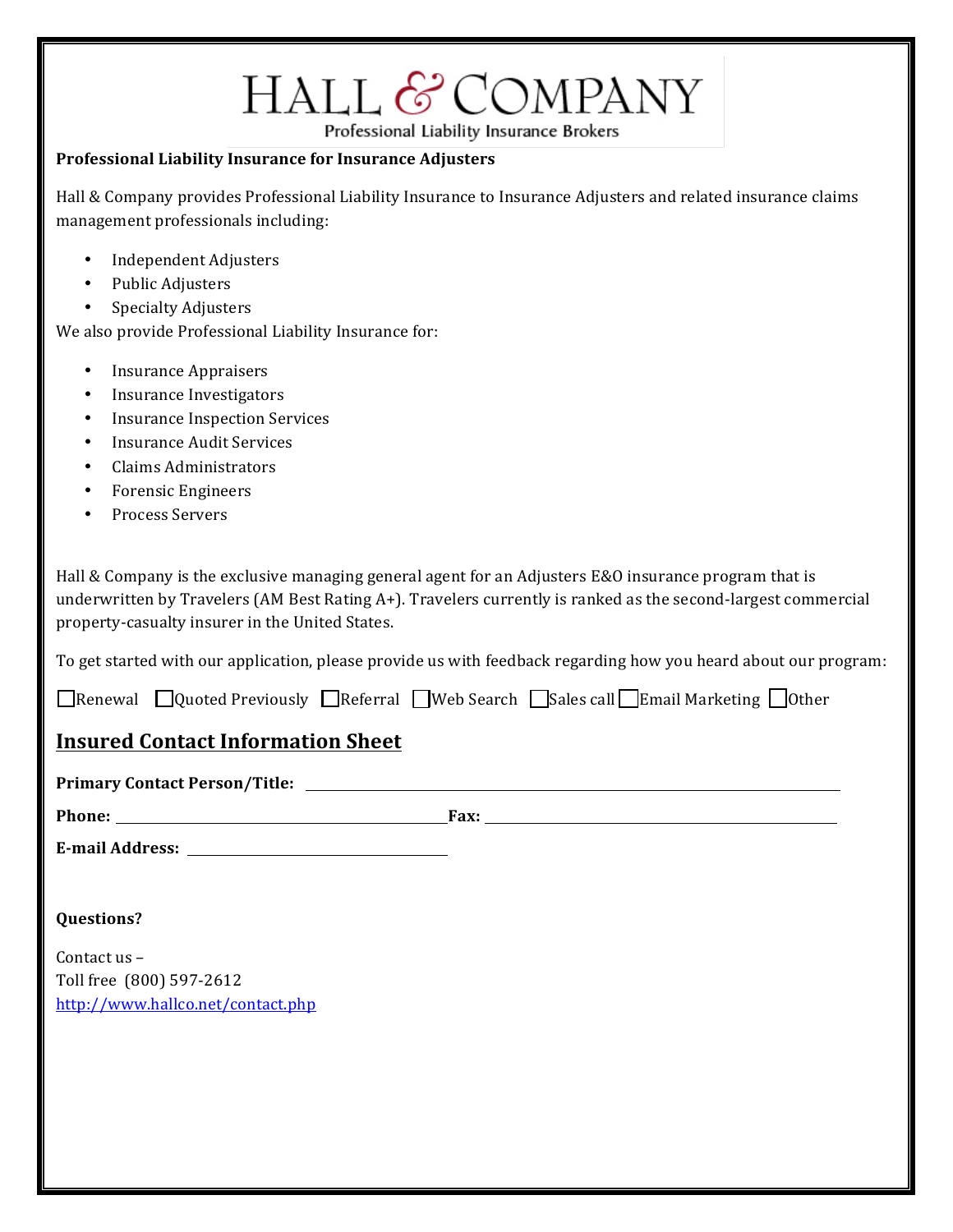

#### *Miscellaneous Professional Liability Coverage Application*

#### **NOTICE**

**ALL LIABILITY COVERAGE PARTS FOR WHICH APPLICATION IS MADE APPLY, SUBJECT TO THEIR TERMS, ONLY TO CLAIMS FIRST MADE OR DEEMED MADE AGAINST INSUREDS DURING THE POLICY PERIOD OR ANY EXTENDED REPORTING PERIOD, IF APPLICABLE. THE LIMIT OF LIABILITY AVAILABLE TO PAY LOSSES WILL BE REDUCED BY THE AMOUNTS INCURRED AS DEFENSE EXPENSES, AND DEFENSE EXPENSES WILL BE APPLIED AGAINST THE RETENTION AMOUNT. THE COMPANY HAS NO DUTY TO DEFEND ANY CLAIM UNLESS DUTY–TO-DEFEND COVERAGE IS SPECIFICALLY PROVIDED.**

The term **Applicant** means all corporations, organizations or other entities, including subsidiaries, proposed for this insurance.

#### **I. GENERAL INFORMATION**

| 1. | <b>Applicant Information:</b>                                                                                                                                                                                               |              |
|----|-----------------------------------------------------------------------------------------------------------------------------------------------------------------------------------------------------------------------------|--------------|
|    | Name of Applicant:                                                                                                                                                                                                          |              |
|    | Street Address:                                                                                                                                                                                                             |              |
|    | City, State, ZIP Code:                                                                                                                                                                                                      |              |
|    | Website Address:                                                                                                                                                                                                            |              |
|    | Year Applicant's business was established:                                                                                                                                                                                  |              |
|    | Description of <b>Applicant's</b> operations:                                                                                                                                                                               |              |
| 2. | Applicant's Standard Industrial Classification (SIC) code, if known (4-digit number):                                                                                                                                       |              |
| 3. | Is the Applicant a subsidiary of a foreign parent?                                                                                                                                                                          | Yes<br>No II |
| 4. | Does the Applicant currently file, or does it anticipate filing in the next 6 months, any<br>documents with the Securities and Exchange Commission or similar foreign authority<br>regarding any equity or debt securities? | Yes<br>No I  |

#### **II. ORGANIZATION INFORMATION**

1. Describe all entities the **Applicant** owns *(Check here if not applicable )*:

| <b>Name</b>                                                                                                                                                                                     | $\%$<br>Owned | Year<br><b>Started</b> | <b>Description of</b><br><b>Operations</b> | <b>Entity</b><br>Type*       |  |  |
|-------------------------------------------------------------------------------------------------------------------------------------------------------------------------------------------------|---------------|------------------------|--------------------------------------------|------------------------------|--|--|
|                                                                                                                                                                                                 | $\%$          |                        |                                            |                              |  |  |
|                                                                                                                                                                                                 | $\%$          |                        |                                            |                              |  |  |
| *Entity Type: FP=For-Profit (other than Partnership); NP=Non-Profit; GP=General Partnership;<br>LP=Limited Partnership; LLC=Limited Liability Company                                           |               |                        |                                            |                              |  |  |
| To enter more information, please attach a separate page to the Application.                                                                                                                    |               |                        |                                            |                              |  |  |
| In the next 12 months (or during the past 24 months) is the <b>Applicant</b> contemplating (or<br>2.<br>has the <b>Applicant</b> completed or been in the process of completing) the following: |               |                        |                                            |                              |  |  |
| Any actual or proposed merger, acquisition, or divestiture?<br>a.                                                                                                                               |               |                        |                                            | Yes  <br>No                  |  |  |
| Any creation of a new business, subsidiary, or division?<br>b.                                                                                                                                  |               |                        |                                            | $No$ $\Box$<br>Yes $  \;  $  |  |  |
| Any registration for a public offering or a private placement of securities?<br>C.                                                                                                              |               |                        |                                            | $No$ $\vert \vert$<br>Yes II |  |  |
| Any reorganization or arrangement with creditors under federal or state law?<br>Yes II<br>$No$ $\vert \ \vert$<br>d.                                                                            |               |                        |                                            |                              |  |  |
| $No$ $\vert \vert$<br>Any branch, location, facility, office, or subsidiary closings, consolidations, or layoffs?<br>Yes I<br>е.                                                                |               |                        |                                            |                              |  |  |
| If any of the questions above were answered Yes, please attach an explanation, including the timing, the essential<br>terms of the event, arrangement, and the surrounding circumstances.       |               |                        |                                            |                              |  |  |
| MPL-1100-IND Ed. 01-09 Printed in U.S.A.<br>Page 1 of 6<br>© 2009 The Travelers Companies, Inc. All Rights Reserved                                                                             |               |                        |                                            |                              |  |  |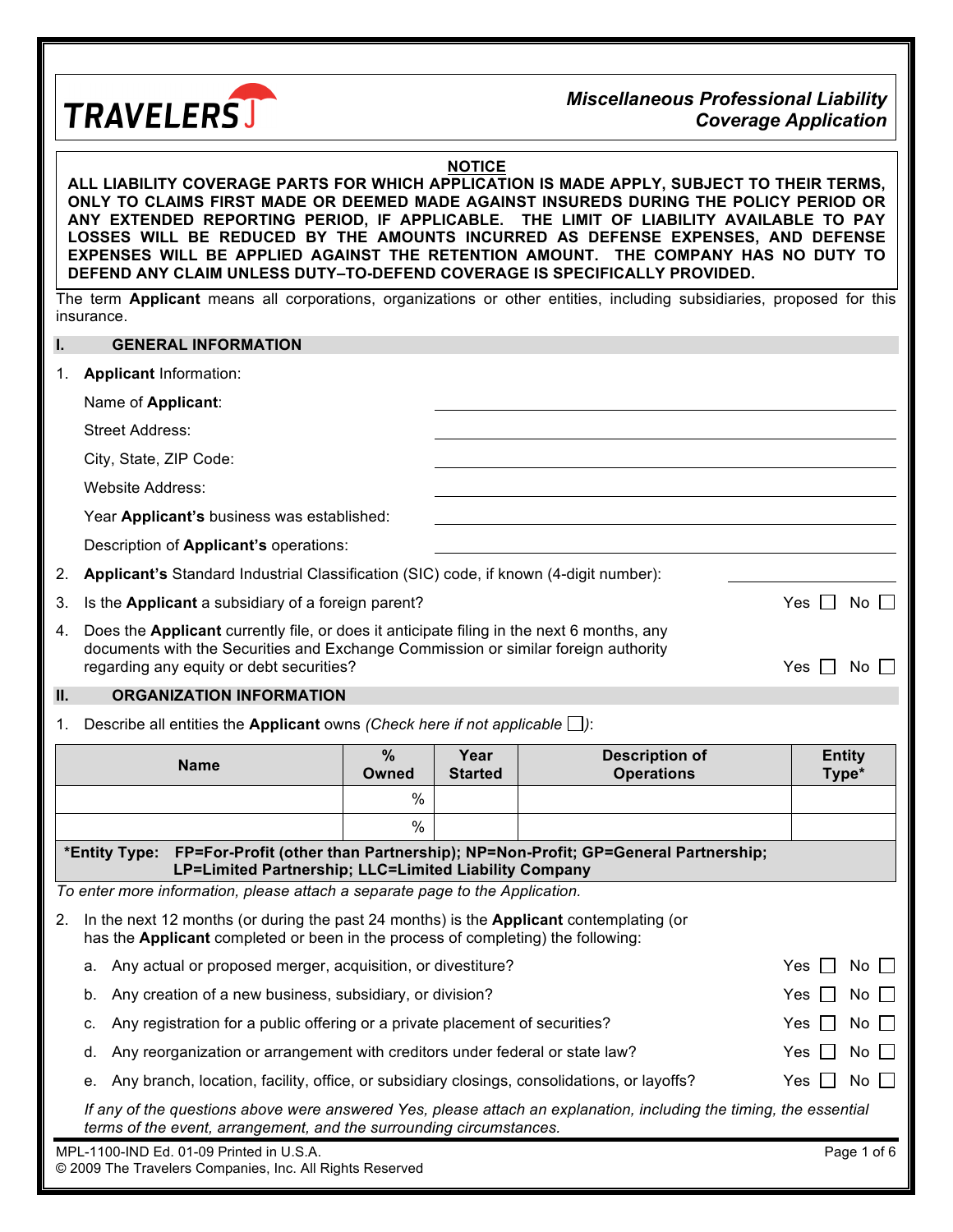#### **III. PROFESSIONAL INFORMATION**

1. Describe, in detail, all professional services offered by the **Applicant**:

| <b>Professional Services</b> | $%$ of<br><b>Total Revenue</b> | % of Revenue<br><b>Sub-Contracted</b> |
|------------------------------|--------------------------------|---------------------------------------|
|                              | %                              | %                                     |
|                              | %                              | %                                     |
|                              | %                              | %                                     |

*To enter more information, please attach a separate page to the Application.*

2. Indicate **Applicant's** revenue for the following years:

| <b>Prior Fiscal Year</b> | <b>Current Fiscal Year</b> | <b>Estimated for Next Fiscal Year</b> |  |  |
|--------------------------|----------------------------|---------------------------------------|--|--|
|                          |                            |                                       |  |  |

3. Describe the **Applicant's** 5 largest projects or jobs during the past 3 years:

|    | <b>Client Name</b>                                                                                                                                                                                                        | <b>Services Rendered</b>                                                                              | <b>Annual Revenue Derived</b><br>From the Project or Job |       |           |  |
|----|---------------------------------------------------------------------------------------------------------------------------------------------------------------------------------------------------------------------------|-------------------------------------------------------------------------------------------------------|----------------------------------------------------------|-------|-----------|--|
|    |                                                                                                                                                                                                                           |                                                                                                       | \$                                                       |       |           |  |
|    |                                                                                                                                                                                                                           |                                                                                                       | \$                                                       |       |           |  |
|    |                                                                                                                                                                                                                           |                                                                                                       | \$                                                       |       |           |  |
|    |                                                                                                                                                                                                                           |                                                                                                       | \$                                                       |       |           |  |
|    |                                                                                                                                                                                                                           |                                                                                                       | \$                                                       |       |           |  |
| 4. |                                                                                                                                                                                                                           | If sub-contractors are used, does the Applicant require evidence of professional liability insurance? |                                                          | Yes I | No II     |  |
| 5. | Is a written contract or agreement required for each client?<br>If Yes, please attach a sample. If No, please attach an explanation detailing<br>how responsibilities are defined between the Applicant and their client. |                                                                                                       |                                                          | Yes   | No II     |  |
| 6. | If Yes, please attach an explanation.                                                                                                                                                                                     | Has the Applicant sued to collect past or overdue fees from clients within the past 2 years?          |                                                          | Yes.  | No        |  |
| 7. | Does the Applicant use:                                                                                                                                                                                                   |                                                                                                       |                                                          |       |           |  |
|    | a. A procedure manual?                                                                                                                                                                                                    |                                                                                                       |                                                          | Yes.  | No.       |  |
|    | A formal training program?<br>b.                                                                                                                                                                                          |                                                                                                       |                                                          | Yes.  | <b>No</b> |  |
|    |                                                                                                                                                                                                                           |                                                                                                       |                                                          |       |           |  |

8. Indicate the number of **Applicant's** employees:

| Principals/Partners, Officers, Professionals | <b>Clerical/Non-Professional</b> |  |  |
|----------------------------------------------|----------------------------------|--|--|
|                                              |                                  |  |  |

9. Indicate the following information for all Principals/Partners, Officers, and professional employees:

| <b>Name</b>                                                                  | <b>Title</b> | Professional<br><b>Designation</b> | # of Years<br><b>Experience</b><br>in Practice | # of Years<br>With<br><b>Applicant</b> |  |  |  |
|------------------------------------------------------------------------------|--------------|------------------------------------|------------------------------------------------|----------------------------------------|--|--|--|
|                                                                              |              |                                    |                                                |                                        |  |  |  |
|                                                                              |              |                                    |                                                |                                        |  |  |  |
|                                                                              |              |                                    |                                                |                                        |  |  |  |
|                                                                              |              |                                    |                                                |                                        |  |  |  |
| To enter more information, please attach a separate page to the Application. |              |                                    |                                                |                                        |  |  |  |

MPL-1100-IND Ed. 01-09 Printed in U.S.A. **Page 2 of 6** © 2009 The Travelers Companies, Inc. All Rights Reserved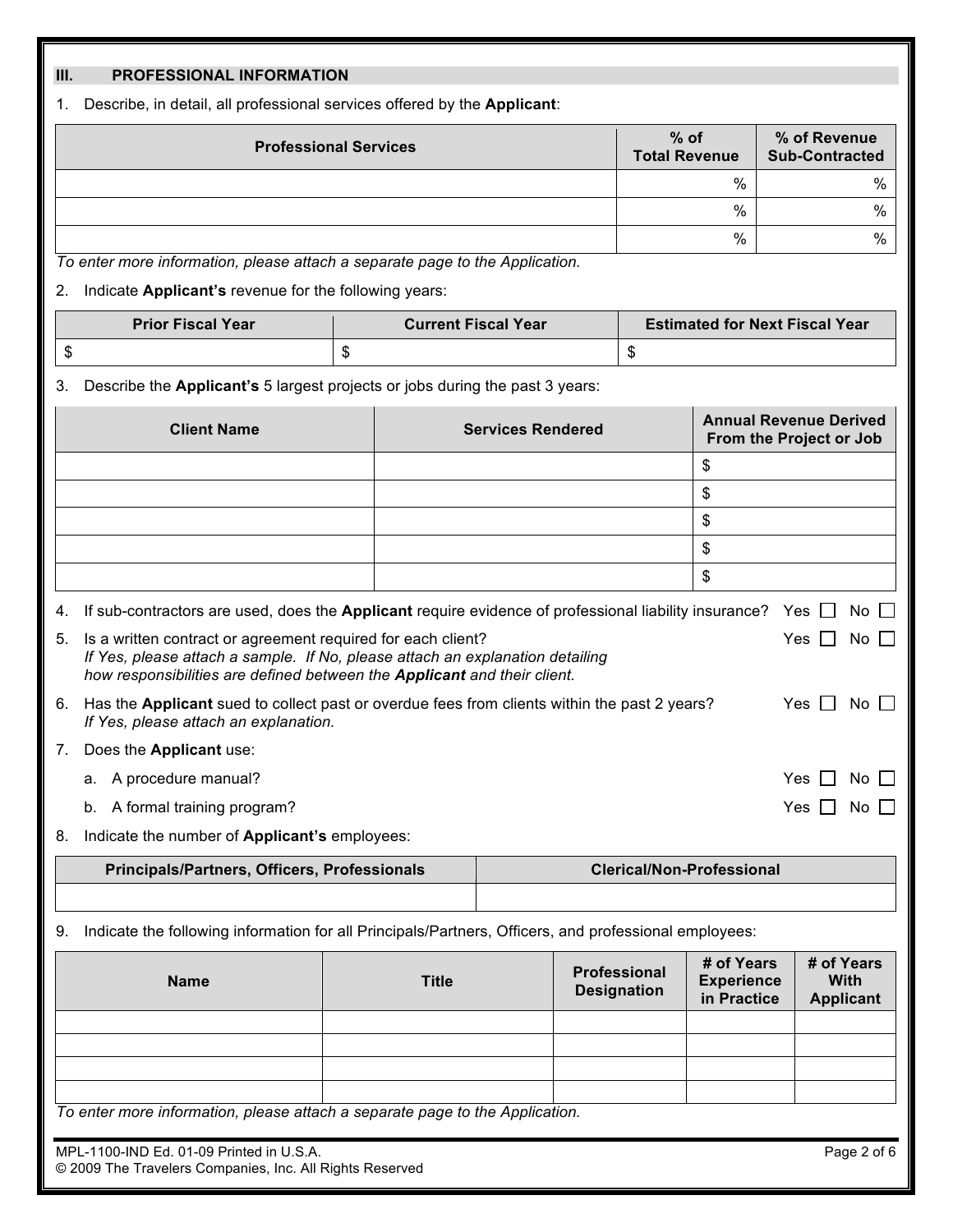|                                                                                                                                                                                                                                                                                                                                                                                                                                                                                                                                                                                                            | 10. List all professional associations to which the Applicant belongs:                                                                                                                              |                         |                                                                                                                                                                                                                                                                                                                                                                                                                         |                                                |                                                          |                                                |                                                       |  |                                       |
|------------------------------------------------------------------------------------------------------------------------------------------------------------------------------------------------------------------------------------------------------------------------------------------------------------------------------------------------------------------------------------------------------------------------------------------------------------------------------------------------------------------------------------------------------------------------------------------------------------|-----------------------------------------------------------------------------------------------------------------------------------------------------------------------------------------------------|-------------------------|-------------------------------------------------------------------------------------------------------------------------------------------------------------------------------------------------------------------------------------------------------------------------------------------------------------------------------------------------------------------------------------------------------------------------|------------------------------------------------|----------------------------------------------------------|------------------------------------------------|-------------------------------------------------------|--|---------------------------------------|
|                                                                                                                                                                                                                                                                                                                                                                                                                                                                                                                                                                                                            |                                                                                                                                                                                                     |                         |                                                                                                                                                                                                                                                                                                                                                                                                                         |                                                |                                                          |                                                |                                                       |  |                                       |
| IV.                                                                                                                                                                                                                                                                                                                                                                                                                                                                                                                                                                                                        | <b>CURRENT INSURANCE INFORMATION/REQUESTED INSURANCE TERMS</b>                                                                                                                                      |                         |                                                                                                                                                                                                                                                                                                                                                                                                                         |                                                |                                                          |                                                |                                                       |  |                                       |
|                                                                                                                                                                                                                                                                                                                                                                                                                                                                                                                                                                                                            | <b>Requested</b><br><b>Coverage Currently</b><br><b>Current</b><br><b>Requested</b><br><b>Requested</b><br>Limit<br><b>Retention</b><br><b>Effective Date</b><br><b>Purchased</b><br><b>Insurer</b> |                         |                                                                                                                                                                                                                                                                                                                                                                                                                         |                                                |                                                          |                                                |                                                       |  |                                       |
| \$                                                                                                                                                                                                                                                                                                                                                                                                                                                                                                                                                                                                         |                                                                                                                                                                                                     |                         | \$                                                                                                                                                                                                                                                                                                                                                                                                                      |                                                |                                                          | Yes $\Box$ No $\Box$                           |                                                       |  |                                       |
|                                                                                                                                                                                                                                                                                                                                                                                                                                                                                                                                                                                                            | <b>Expiring</b><br>Limit                                                                                                                                                                            |                         | <b>Expiring</b><br><b>Retention</b>                                                                                                                                                                                                                                                                                                                                                                                     |                                                | <b>Expiring</b><br><b>Premium</b>                        | <b>Date Coverage</b><br><b>First Purchased</b> |                                                       |  | <b>Current Retroactive</b><br>Date    |
| \$                                                                                                                                                                                                                                                                                                                                                                                                                                                                                                                                                                                                         |                                                                                                                                                                                                     |                         | \$                                                                                                                                                                                                                                                                                                                                                                                                                      | \$                                             |                                                          |                                                |                                                       |  |                                       |
| 1.                                                                                                                                                                                                                                                                                                                                                                                                                                                                                                                                                                                                         |                                                                                                                                                                                                     |                         | What is the Applicant's preference for defense coverage?                                                                                                                                                                                                                                                                                                                                                                |                                                |                                                          | Duty to Defend $\Box$                          |                                                       |  | Reimbursement                         |
| V.                                                                                                                                                                                                                                                                                                                                                                                                                                                                                                                                                                                                         |                                                                                                                                                                                                     | <b>LOSS INFORMATION</b> |                                                                                                                                                                                                                                                                                                                                                                                                                         |                                                |                                                          |                                                |                                                       |  |                                       |
| 1.                                                                                                                                                                                                                                                                                                                                                                                                                                                                                                                                                                                                         |                                                                                                                                                                                                     |                         | Is the Applicant or any person proposed for this insurance aware of any fact,<br>circumstance, situation, event or act that reasonably could give rise to a claim<br>against them under the Liability Coverage for which the Applicant is applying?<br>If Yes, please attach an explanation.<br>With respect to the information required to be disclosed in response to the question above, the proposed insurance will |                                                |                                                          |                                                |                                                       |  | $Yes$ $\vert$ $\vert$<br>No II        |
|                                                                                                                                                                                                                                                                                                                                                                                                                                                                                                                                                                                                            |                                                                                                                                                                                                     |                         | not afford coverage for any claim arising from any fact, circumstance, situation, event or act about which any executive<br>officer of the Applicant had knowledge prior to the issuance of the proposed policy, nor for any person or entity who knew<br>of such fact, circumstance, situation, event or act prior to the issuance of the proposed policy.                                                             |                                                |                                                          |                                                |                                                       |  |                                       |
| 2.                                                                                                                                                                                                                                                                                                                                                                                                                                                                                                                                                                                                         |                                                                                                                                                                                                     |                         | Has any person or entity proposed for this insurance been a party to any<br>professional liability claims, any disciplinary actions, or been cited by any<br>regulatory agency or professional association during the past 5 years?<br>If Yes, please complete the table below:                                                                                                                                         |                                                |                                                          |                                                |                                                       |  | Yes $\lfloor$<br>$No$ $\vert \ \vert$ |
|                                                                                                                                                                                                                                                                                                                                                                                                                                                                                                                                                                                                            | Date of<br><b>Such</b><br>Claim                                                                                                                                                                     |                         | <b>Nature of</b><br>Claim                                                                                                                                                                                                                                                                                                                                                                                               | <b>Amount</b><br>Paid<br>for<br><b>Defense</b> | <b>Amount</b><br>Sought<br>or Paid for<br><b>Damages</b> | <b>Covered by</b><br>Insurance?                | <b>Corrective</b><br><b>Procedures</b><br>Implemented |  | <b>Current</b><br><b>Status</b>       |
|                                                                                                                                                                                                                                                                                                                                                                                                                                                                                                                                                                                                            |                                                                                                                                                                                                     |                         |                                                                                                                                                                                                                                                                                                                                                                                                                         | \$                                             | \$                                                       | Yes    <br>No                                  |                                                       |  |                                       |
|                                                                                                                                                                                                                                                                                                                                                                                                                                                                                                                                                                                                            |                                                                                                                                                                                                     |                         |                                                                                                                                                                                                                                                                                                                                                                                                                         | \$                                             | \$                                                       | $Yes \Box No \Box$                             |                                                       |  |                                       |
|                                                                                                                                                                                                                                                                                                                                                                                                                                                                                                                                                                                                            |                                                                                                                                                                                                     |                         | To enter more information, please attach a separate page to the Application.                                                                                                                                                                                                                                                                                                                                            |                                                |                                                          |                                                |                                                       |  |                                       |
| VI.                                                                                                                                                                                                                                                                                                                                                                                                                                                                                                                                                                                                        |                                                                                                                                                                                                     |                         | <b>REQUIRED ATTACHMENTS</b>                                                                                                                                                                                                                                                                                                                                                                                             |                                                |                                                          |                                                |                                                       |  |                                       |
| As part of this Application, please submit the following documents (these documents, and the representations and facts<br>they contain, are made a part of this Application, whether such documents are physically delivered to the Company by the<br>Applicant or are obtained by the Company from any public source, including the Internet):<br>Copies of standard contracts and engagement/proposal letter used with clients if policy limit requested is greater than<br>\$1,000,000<br>Biographical sketches/resumes of all Principals, Partners, and key employees if in business less than 3 years |                                                                                                                                                                                                     |                         |                                                                                                                                                                                                                                                                                                                                                                                                                         |                                                |                                                          |                                                |                                                       |  |                                       |
| $\bullet$<br>٠                                                                                                                                                                                                                                                                                                                                                                                                                                                                                                                                                                                             |                                                                                                                                                                                                     |                         | Brochures, advertisements, or other descriptive literature about the Applicant firm, its operations, and activities, if not                                                                                                                                                                                                                                                                                             |                                                |                                                          |                                                |                                                       |  |                                       |
|                                                                                                                                                                                                                                                                                                                                                                                                                                                                                                                                                                                                            |                                                                                                                                                                                                     | available on website    |                                                                                                                                                                                                                                                                                                                                                                                                                         |                                                |                                                          |                                                |                                                       |  |                                       |
| ٠                                                                                                                                                                                                                                                                                                                                                                                                                                                                                                                                                                                                          | $\circ$                                                                                                                                                                                             |                         | Most recent annual financial statement, if:<br>Applicant is a public company; or                                                                                                                                                                                                                                                                                                                                        |                                                |                                                          |                                                |                                                       |  |                                       |
|                                                                                                                                                                                                                                                                                                                                                                                                                                                                                                                                                                                                            | $\circ$                                                                                                                                                                                             | \$3,000,000             | Applicant is not a public company, but revenues exceed \$7,000,000 or policy limit requested is greater than                                                                                                                                                                                                                                                                                                            |                                                |                                                          |                                                |                                                       |  |                                       |
|                                                                                                                                                                                                                                                                                                                                                                                                                                                                                                                                                                                                            |                                                                                                                                                                                                     |                         |                                                                                                                                                                                                                                                                                                                                                                                                                         |                                                |                                                          |                                                |                                                       |  |                                       |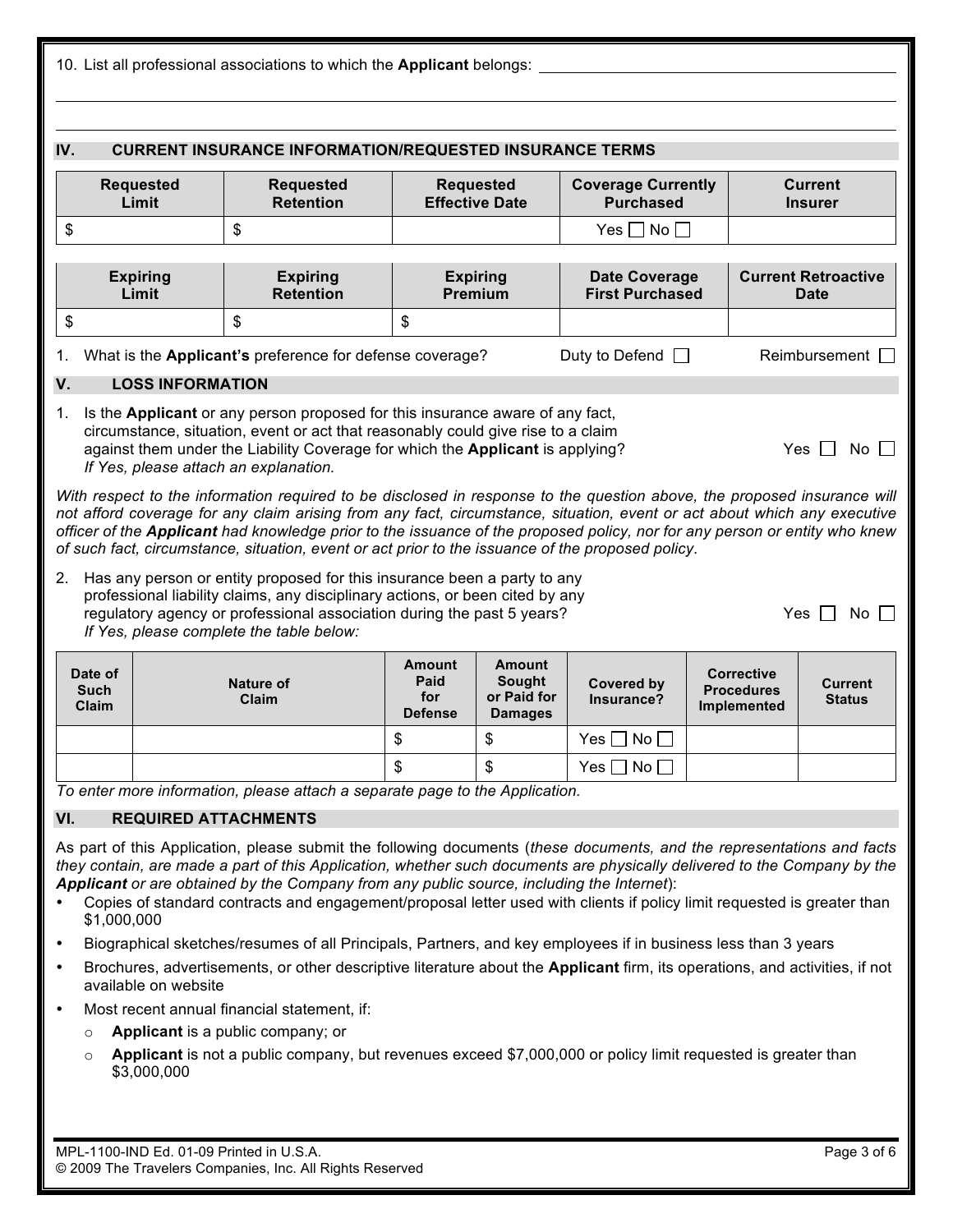#### **VII. COMPENSATION NOTICE**

#### **Important Notice Regarding Compensation Disclosure**

For information about how Travelers compensates independent agents, brokers, or other insurance producers, please visit this website: http://www.travelers.com/w3c/legal/Producer\_Compensation\_Disclosure.html

If you prefer, you can call the following toll-free number: 1-866-904-8348. Or you can write to us at Travelers, Enterprise Development, One Tower Square, Hartford, CT 06183.

#### **VIII. FRAUD WARNINGS**

#### *Attention: Insureds in Arkansas, D.C., Louisiana, Maryland, New Mexico, and Rhode Island*

Any person who knowingly (and willfully in D.C. and MD) presents a false or fraudulent claim for payment of a loss or benefit or who knowingly (and willfully in D.C. and MD) presents false information in an application for insurance is guilty of a crime and may be subject to fines and confinement in prison.

#### *Attention: Insureds in Colorado*

It is unlawful to knowingly provide false, incomplete, or misleading facts or information to an insurance company for the purpose of defrauding or attempting to defraud the company. Penalties may include imprisonment, fines, denial of insurance, and civil damages. Any insurance company or agent of an insurance company who knowingly provides false, incomplete, or misleading facts or information to a policyholder or claimant for the purpose of defrauding or attempting to defraud the policyholder or claimant with regard to a settlement or award payable from insurance proceeds shall be reported to the Colorado Division of Insurance within the Department of Regulatory Agencies.

#### *Attention: Insureds in Florida*

Any person who knowingly and with intent to injure, defraud, or deceive any insurer files a statement of claim or an application containing any false, incomplete, or misleading information is guilty of a felony of the third degree.

#### *Attention: Insureds in Kentucky, New Jersey, New York, Ohio, and Pennsylvania*

Any person who knowingly and with intent to defraud any insurance company or other person files an application for insurance or statement of claim containing any materially false information or conceals for the purpose of misleading, information concerning any fact material thereto commits a fraudulent insurance act, which is a crime and subjects such person to criminal and civil penalties. (In New York, the civil penalty is not to exceed five thousand dollars (\$5,000) and the stated value of the claim for each such violation.)

#### *Attention: Insureds in Maine, Tennessee, Virginia, and Washington*

It is a crime to knowingly provide false, incomplete, or misleading information to an insurance company for the purpose of defrauding the company. Penalties include imprisonment, fines, and denial of insurance benefits.

#### *Attention: Insureds in Puerto Rico*

Any person who knowingly and with the intention of defrauding presents false information in an insurance application, or presents, helps, or causes the presentation of a fraudulent claim for the payment of a loss or any other benefit, or presents more than one claim for the same damage or loss, shall incur a felony and, upon conviction, shall be sanctioned for each violation with the penalty of a fine of not less than five thousand dollars (\$5,000) and not more than ten thousand dollars (\$10,000), or a fixed term of imprisonment for three (3) years, or both penalties. Should aggravating circumstances be present, the penalty thus established may be increased to a maximum of five (5) years; if extenuating circumstances are present, it may be reduced to a minimum of two (2) years.

#### **IX. SIGNATURE SECTION**

**THE UNDERSIGNED AUTHORIZED REPRESENTATIVE (PARTNER, PRINCIPAL OR OTHER OFFICER ACCEPTABLE TO TRAVELERS) OF THE APPLICANT DECLARES THAT TO THE BEST OF HIS/HER KNOWLEDGE AND BELIEF, AFTER REASONABLE INQUIRY, THE STATEMENTS SET FORTH IN THE ATTACHED TRAVELERS NEW BUSINESS OR RENEWAL APPLICATION FOR INSURANCE ARE TRUE AND COMPLETE AND MAY BE RELIED UPON BY TRAVELERS. IF THE INFORMATION IN ANY APPLICATION CHANGES PRIOR TO THE INCEPTION DATE OF THE POLICY, THE APPLICANT WILL NOTIFY THE COMPANY OF SUCH CHANGES, AND THE COMPANY MAY MODIFY OR WITHDRAW ANY OUTSTANDING QUOTATION. THE COMPANY IS AUTHORIZED TO MAKE INQUIRY IN CONNECTION WITH THIS APPLICATION.**